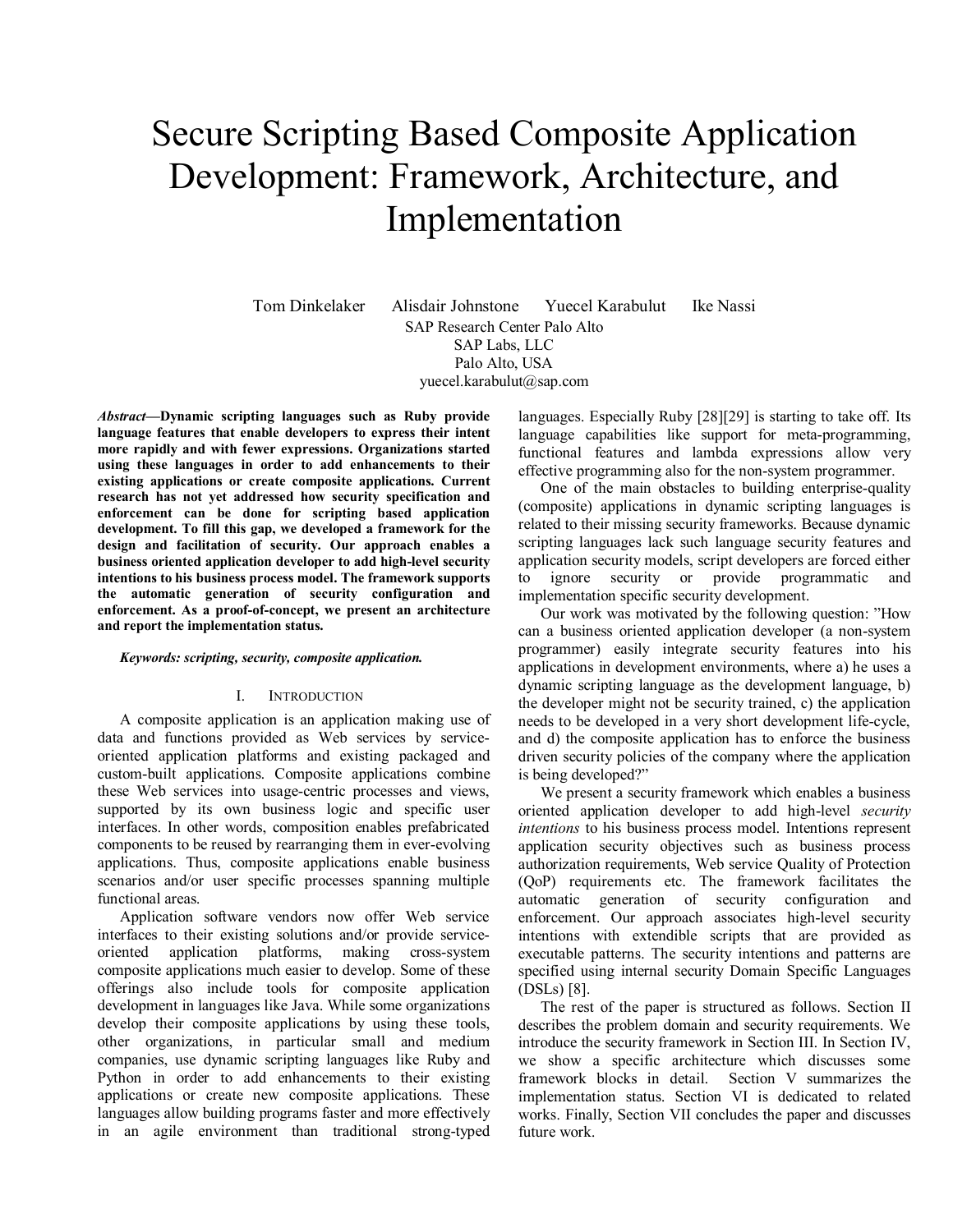## II. PROBLEM DOMAIN AND SECURITY REQUIREMENTS

#### *A. Composite Applications & Service Composition*

We observe three major reuse perspectives for a composite application: the reuse of data, business logic (including business processes) and user interfaces. In this paper we focus on the reuse of existing business logic. The notion of *service* is the fundamental abstraction for reuse of coarse grained business logic. We consider that there are three categories of services that a composite application development framework must contend, as illustrated in Figure 1: *backend* services exposed from backend enterprise applications (e.g., ERP); *external* B2B services provided by other organizations; and *local* services that are built into the composite as local components.



Figure 1. Composition Environment.

Local services need to be considered, since in many cases the developer might have to implement some business logic that is not captured by the existing services nor it can be captured by just orchestrating those services differently. Some local services may be built by composite application developer while others may be imported from other component providers and are installed and run within the composite.

The composite developer may ultimately wish for a composite or a local component he has built to be exposed as a Web service so that it may in turn be used by another composite.

# *B. Scripting Based Composite Application Development*

In one of our related research projects we developed a scripting framework for composite application development. This framework provides an integrated modeling environment and scripting language that make it easier for a more business oriented developer to build new applications from existing or new building blocks (e.g., services). This framework follows a model-based scripting approach which supports the complete specification of composite applications in the form of one integrated model. Parts of that model describe the overall data model, orchestration of service calls, event management, user interface etc. as internal DSLs. One of the main goals of this scripting framework was to support the end-to-end development of composites by providing a family of DSLs. This means that all necessary logic and configuration to support the composite can be defined and deployed by one developer in the one toolset in as seamless a fashion as is possible. Thus, the developer is provided with a development and execution environment for which he doesn't need to use different tools and abstractions that are often used during the different software development phases.

Most general-purpose programming languages like Java and C# provide platform independence, but they still require the developer to render implementations of concepts in the problem domain using fine-grained constructs. This creates a gap between intent and implementation and causes additional complexity. In our scripting framework we provide a family of DSLs that offer abstractions closer to problem domains. Since the abstractions are more specific, the developer requires fewer constructs to describe the business logic.

The security framework we present in this paper extends the existing process scripting framework and demonstrates how security configuration can be easily handled by a business oriented developer.

#### *C. Security Requirements*

Security is one of the quality attributes that is of the greatest concern, especially when developing cross-organizational composite applications. We distinguish between two kinds security requirements: methodology related requirements and technical realization related requirements.

Methodology related requirements are following:

- From the usability perspective, the greatest challenge is to provide a simple security specification mechanism which should be in line with the simplicity of scripting based application development.
- ! Considering the complexity of computing environments on which composite applications are running, it is harder for developers to set up security properly. We need mechanisms which support a model-driven approach with the idea of generating security configurations out of high-level security intentions [30][2][3][4][6][7].
- ! From the secure software engineering perspective, we need to ensure that there is a close coupling between the business process model and its security requirements. This would create a consistent state across all changes in the business process and also bind the developer closer to the secure application development process [1][3][2].

Technical realization related requirements include the access control specification and enforcement, Quality of Protection (QoP) declaration and enforcement, and distributed policy management issues which might be required at different levels including the business process level, business process task level, and service level. These requirements are listed below:

Specification and enforcement of authorizations and authorization constraints for individual business process tasks and business process, respectively.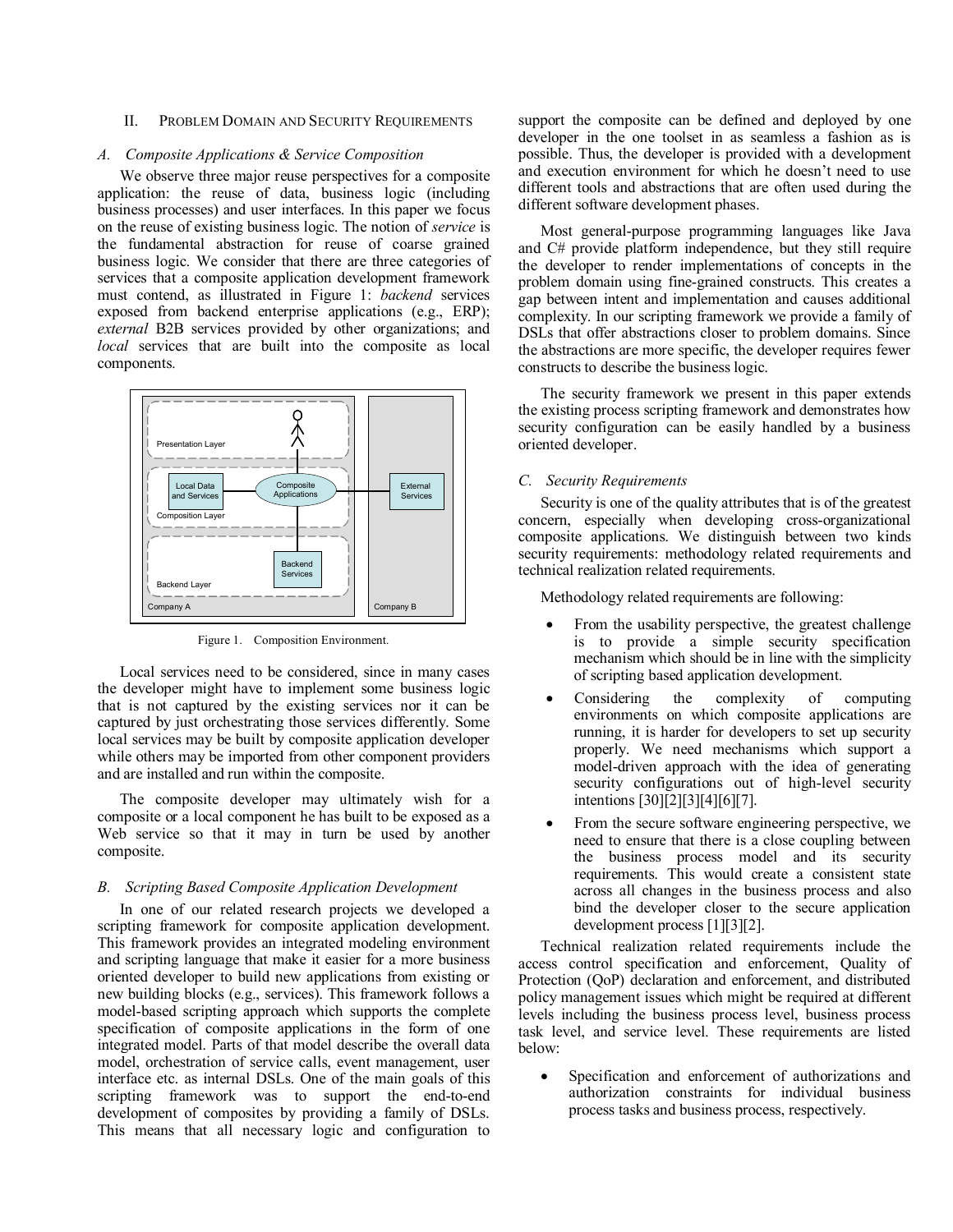- ! Specification and enforcement of QoP requirements for Web services. QoP requirements [21][22] define security/privacy requirements and technical security capabilities, similar to assertions and bindings in WS-SecurityPolicy [22] and policy intents in SCA Policy Framework [36].
- ! An automated policy configuration mechanism is required when interacting with backend services.
- Dynamic policy negotiation and policy enforcement are required when interacting with external services.
- ! Dynamic policy management is required to deal with policy changes during the operational phase in a crossorganizational composition scenario where multiple external service providers are involved, i.e., a change in the policy of a service being used by the composite is adapted without restarting the application.
- ! Standards compliant security services and policies are required in order to support interoperability in a distributed environment.
- Security APIs which provide an abstraction of low level Web services security standards.
- ! A unified usage of security mechanisms which provide enterprise level protection for all security aware applications.
- A unified design of business processes and security policies [1].
- Trust management infrastructure support for crossorganizational service interactions [24][13].

## III. SECURITY DEVELOPMENT FRAMEWORK

We propose a framework for *designing* and *facilitating* security in scripting-based composite applications. In the following sections we discuss the framework building blocks.

## *A. Security Design*

The framework aids the development of composite applications by defining certain development tasks to efficiently specify the security of a composite. Further, the framework also defines design-time protocols regarding which information and security artifacts the different participants must exchange with the other parties that are involved in the development process. Defining the dependencies between development tasks helps organize the design process.

Figure 2. shows the security design part of the framework. The overall process to model security in the framework is divided into 3 phases: a) the *definition phase* in which security objectives are identified, b) the *realization phase* in which means are provided in order to accomplish objectives, and c) the *declaration phase* in which security objectives for composite application or services are selected and attached as annotations.



Figure 2. Security Design Framework.

In the definition phase, first, the product security team analyses the threats and identifies the associated risks in business scenarios and related business processes. A systematic analysis can be done by identifying service interaction patterns [34] in a service-oriented business application and performing threat analysis for individual service interaction patterns. In order to mitigate risks, the product security team proposes security solutions which can be cast in security patterns. Through definition of security patterns these solutions are made re-usable between different applications. This approach would also enable a unified usage of security mechanisms across all applications which need to be secured.

As a last step of the definition phase, the product security team defines a set of high-level security intentions which can be realized with a combination of security patterns. Security intention definition provides an intention ontology which aims to enable a unified definition of security objectives across all teams in the application development life-cycle.

In the realization phase, the security developer provides implementations for the patterns. Security pattern definition and implementation might utilize existing proposals [15]. However, domain-independent patterns often must be bound to a specific context. When re-using domain-independent patterns, the security development team follows companyspecific rules to adapt their implementations.

The implemented patterns are made available through a pattern repository. This is supported by a security pattern provisioning process.

In the declaration phase, composite application developers declare security intentions to be followed by the application. Application-level intention declarations are used to capture the security requirements of the application. These declarations define the intentions applied by the composite in order to make interactions with the constituent parts (e.g., local components, process tasks, external Web services) of the composite secure. For example, when interacting with an external Web service,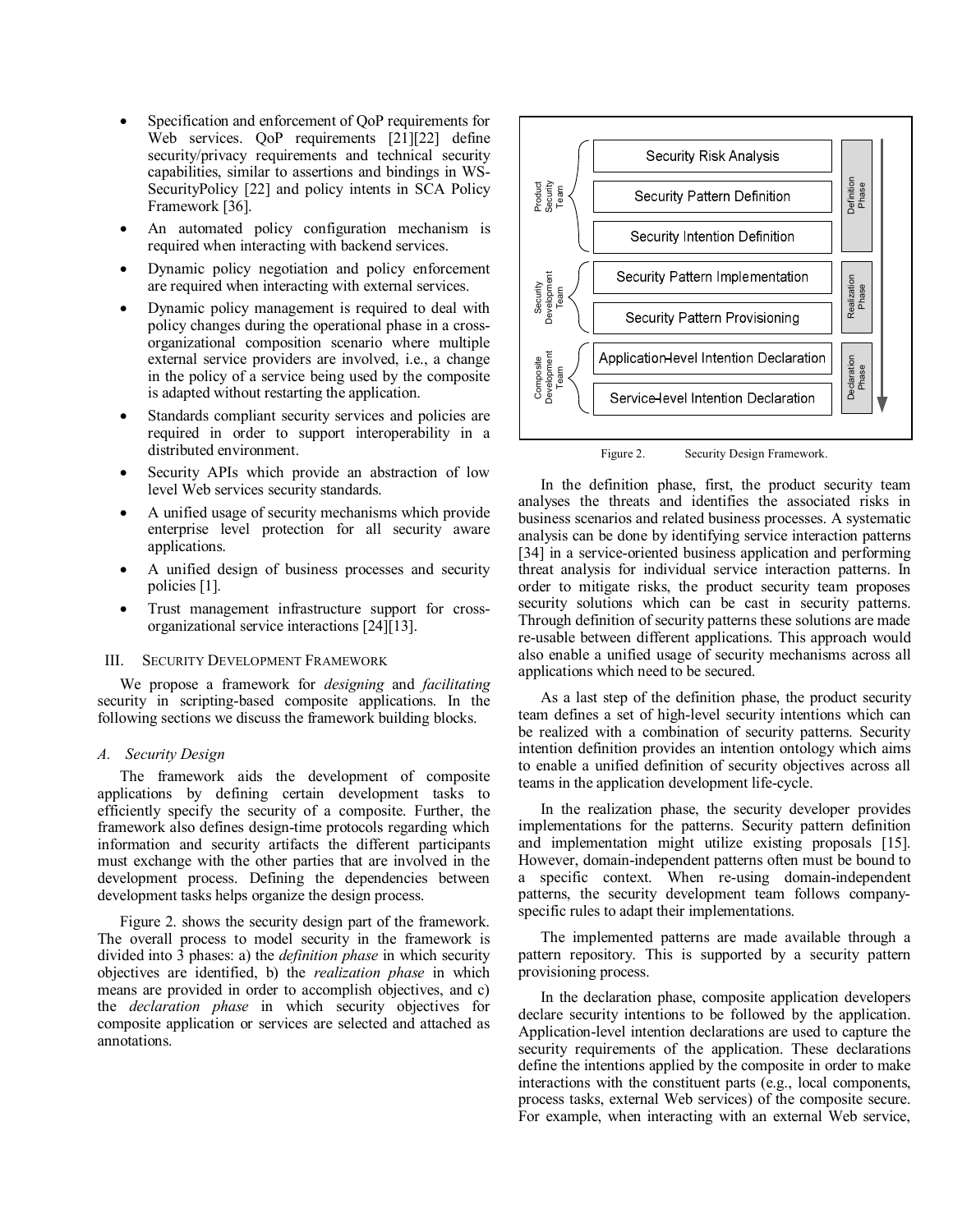intentions may specify the security requirement to secure all B2B interactions.

As stated above, the composite developer may wish for a composite or a local component he has built to be exposed as a service. He may want to specify QoP requirements by simply adding security intentions to his composite and local component before exposing them as services. This step is supported by the service-level intention declaration activity.

## *B. Security Facilitation*

Enabling security for applications in the context of crossorganizational composites is supported by the framework through providing a set of runtime security protocols and prebuilt security services.

Figure 3. presents the main protocols used to ensure the safe execution of composite applications. Protocols in the *startup phase* ensure the basis for the protocols used in the *enforcement phase.*



Figure 3. Security Facilitation Framework.

Security configuration happens before executing the application. The assigned application-level intentions assigned must be loaded and set up internally for runtime enforcement. When interacting with backend services, the corresponding security configuration must be set up. In order to execute the services on the backend successfully, sufficient authorization permissions must be in place. This requires a policy update protocol which includes generation of authorization policies and insertion of missing policies into the backend policy base. When interacting with external services, the required trust establishment can be achieved by exchanging authentication and authorization attributes, as discussed in WS-Federation [24]. Further, if necessary, trust negotiation can be done as proposed by [23].

For *local security enforcement*, the framework provides an access control mechanism to regulate access to local services and objects.

*External policy negotiation* is necessary when composites use external services in other security domains. A composite application (e.g., as service consumer) and an external service (e.g., as service provider) may define their individual security requirements (constraints) and security capabilities, with respect to token types, cryptographic algorithms and mechanisms used. Before engaging an interaction, both parties need to come to an agreement which specifies a common policy. This requires a policy negotiation process which supports merging of policies from two sources [22].

*External policy enforcement* takes care of enforcing the common policy for each interaction between both parties. This requires the modification of the exchanged messages, e.g., adding a security token to the message

#### *C. Evaluation*

We see our framework as an initial step towards developing secure scripting applications. The framework may need to be extended to add other important trust, security and contract management features which have been intensively studied in the TrustCoM project [13]. We didn't address the compliance related issues. The work in [16] can be adopted to address regulatory requirements as sets of compliance rules and their transformations to concrete policies. We didn't provide an indepth study how to perform risk analysis and how to identify patterns and declare meaningful intents based on the analysis results. The elaboration of this topic is out of scope of this paper. For this purpose, the security quality requirements engineering methodology (SQUARE) [14] may be adopted. See [15] for a detailed discussion on security patterns.

#### IV. ARCHITECTURE

In Section III we presented a general framework for secure scripting based composite application development. In this section, we show a specific architecture which exemplifies selected building blocks of the framework.

The architecture in our view faces especially two design challenges: (1) providing a family of domain-specific languages that supports the efficient specification of application security policies and (2) runtime components for the enforcement and management of these policies. In the following sections we present solutions that address these challenges.

### *A. Policy Specification*

The policies are specified by attaching intentions to the business process script. For the sake of understanding, we give an example of a concrete business process specification.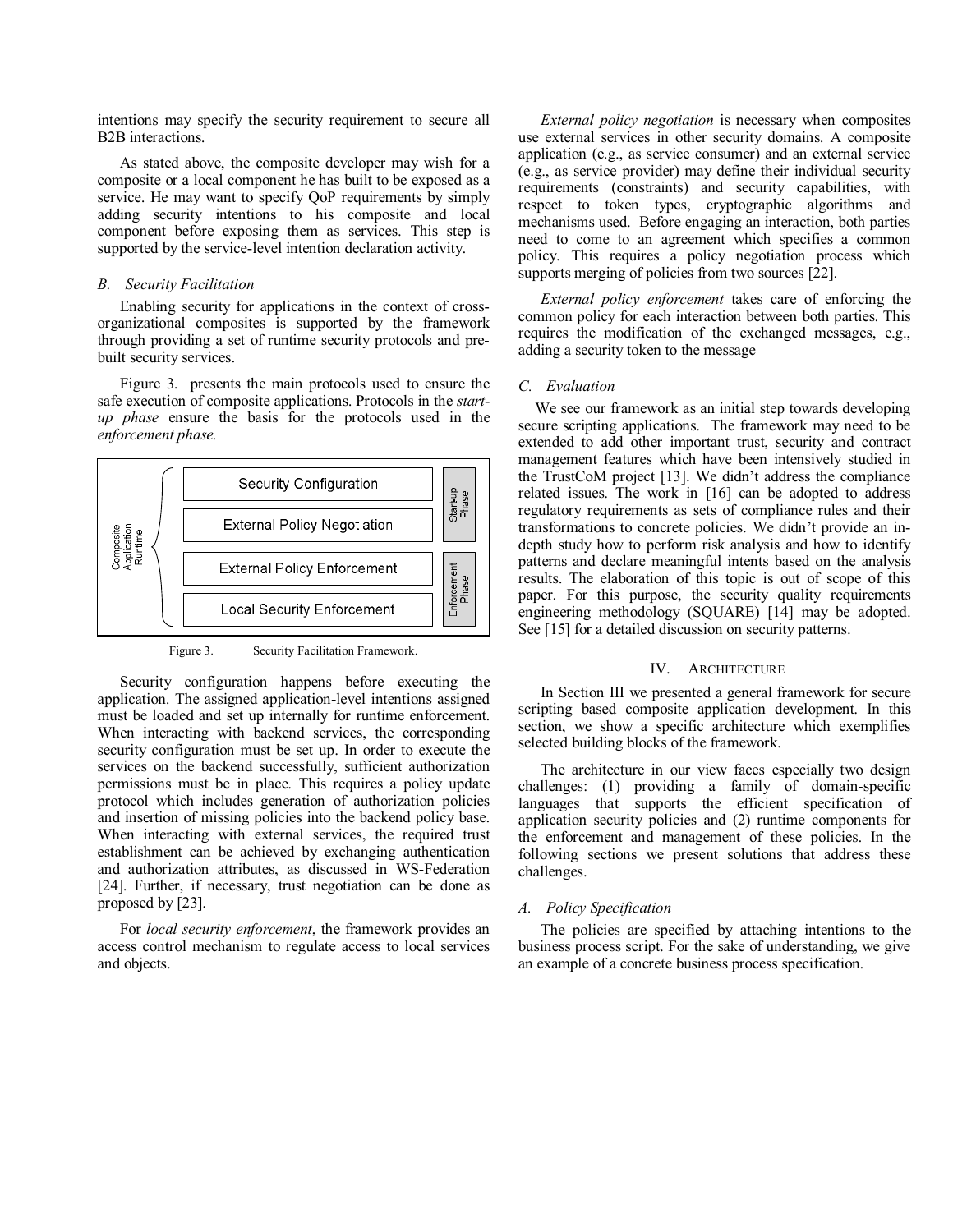The business scripting language is designed to efficiently define the functional parts of composite applications. It is used to define a process, which consists of several *tasks* that may in turn include activities. Tasks may use local services, store local data in *variables*, and invoke external Web services or backend systems.

```
01 process Shipment 02
03 #Security Annotations 04
0505 enforce B2BConfidentiality and B2BIntegrity
06 expose B2BConfidentiality
07 assign roles [manager] to select_carrier
08 constraint select_carrier before book_carrier 09
10 #Process Specification 11
12 variables
13 carriers as List
14 rates as Map
15 selected_carrier as Service
16 … \begin{array}{c} 17 \\ 18 \end{array}18 sequence
19 get_carriers => get_rate =>
20 select_carrier => book_carrier. 21
22 task get_carriers do
23 carriers = registry.get_services("carrier")
24 end 25
26 task get_rate do
27 carriers.collect { | carrier | 28 rates << { | carrier => carrier }
         28 rates << {carrier => carrier.get_rate()}
29 }
30 end 31
32 human task select_carrier do
33 task_form.selection = rates
34 …
35 selected_carrier = task_form.result
    36 end 37
38 task book_carrier do
39 selected carrier.book shipment()
40 end
41 end
```
Figure 4. Scripting-based Process Definition Language

Figure 4. depicts a simplified shipment process for selecting and booking a qualified carrier from a set of potential carriers. The selection is done based on the rates sent by carriers for a given shipment request. The process consists of a sequence of four tasks defined in lines 18-20. The "get\_carriers" task selects a set of carriers from the carrier registry after checking their qualifications based on the shipment request details. During the "get\_rate" task each carrier gets a request for quote (RFQ) and after evaluating the request, each carrier sends an offer back. The human task "select carrier" implements the functionality to perform a manual selection of a carrier by a human user. Finally, the "book\_carrier" task performs the booking of a selected carrier.

# *1) Security Intention Delaration*

Security objectives are expressed together with the process specification in the form of *security intentions*. Figure 5. shows the conceptual model used to specify security in the process model. The definition phase (see Figure 2. ) has provided an

ontology of named intentions and the realization phase has provided a repository of patterns; each intention is associated with the pattern that implements the enforcement of the intention.

Intentions are used by declaring annotations in the process model, i.e., a process may declare a composed set of intentions to be enforced by using an annotation attached to the process script. For the sake of simple exposition, we only consider interaction annotations over atomic intentions which are composed to an *intention expression* together by using a logical conjunction. We consider three types of annotations:

# *a) ServiceInteractionAnnotation*

A *ServiceInteractionAnnotation* is used to declare the external enforcement policies when using Web services. E.g., when messages are sent out they should be encrypted. This annotation has two sub-types: (1) *EnforceAnnotation* and (2) *ExposeAnnotation*.

The EnforceAnnotation **enforce** <service usage intention expression> statement declares a policy for interactions with Web services that are used by the composite. For example in Figure 4. line 5, we declare **enforce** B2BConfidentiality **and** B2BIntegrity (i.e., SOAP messages should be encrypted and signed). Therefore, when executing one of the tasks "get rate" or "book carrier" that call Web services, the SOAP messages sent will be encrypted and signed.

An ExposeAnnotation is attached by using the **expose** <service usage intention expression> statement. This expression declares policies when exposing the composite or a local component as a Web service. For example in line 6, the composite is exposed as a Web service which requires encrypted communication with any service consumer which may invoke the exposed service.

# *b) AssignAnnotation*

An AssignAnnotation is attached by using the **assign** <role assignment intention expression> statement. This expression specifies which roles are allowed to execute the given tasks. For example in line 7 with the statement **assign roles** [manager] **to** select\_carrier, the developer declares his intent that the task "select\_carrier" is allowed to be executed by users that possess the role "manager".

# *c) ConstraintAnnotation*

A ConstraintAnnotation is attached by using the **constraint** <execution order intention expression> statement. For example in line 8, we declare **constraint** select\_carrier **before** book\_carrier. This means that the task book\_carrier must only be executed after task select carrier is completed, i.e., the manager has selected a carrier. Additional constraint types such as separation of duty, binding of duty, and role seniority can be added, as discussed in [10].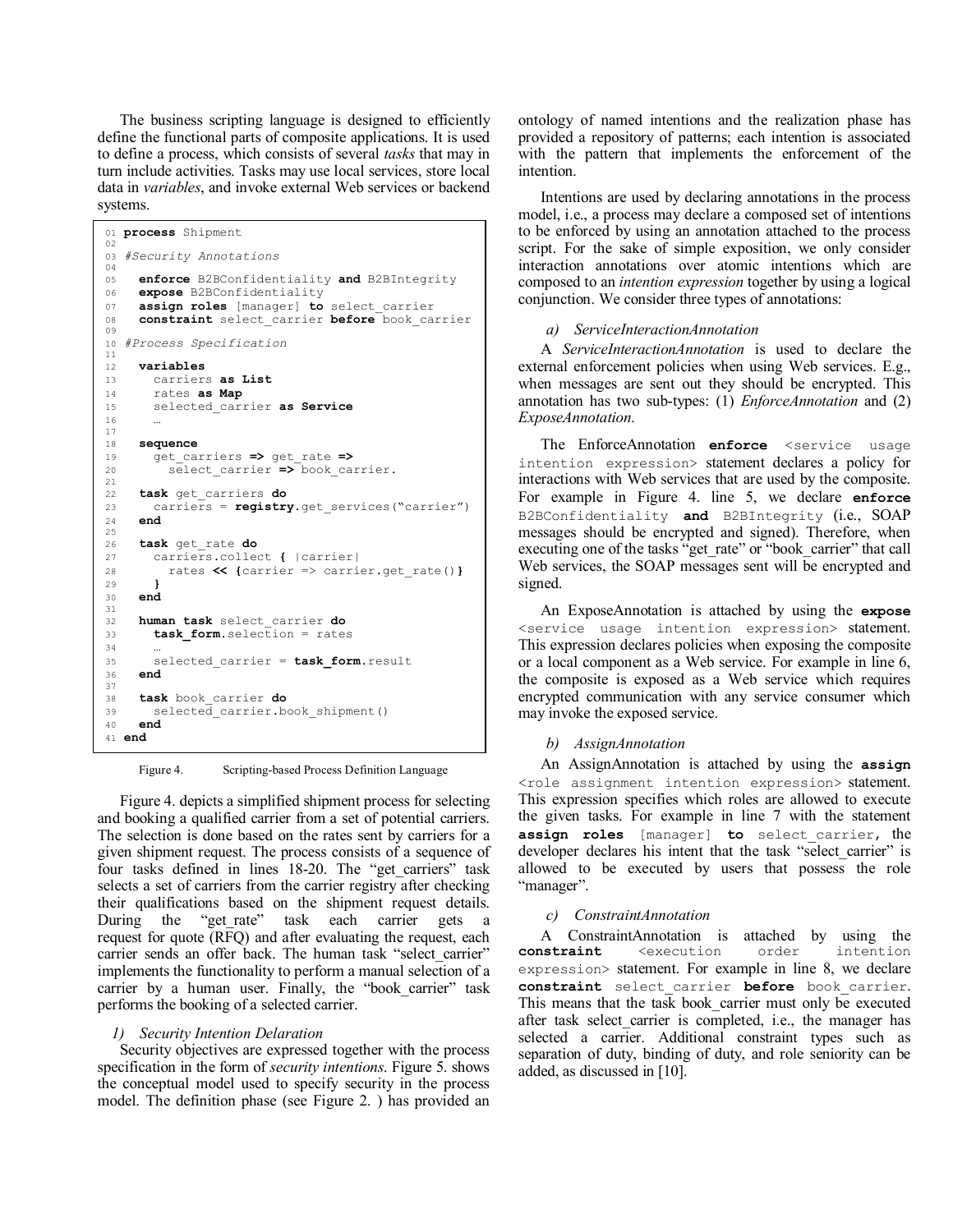

Figure 5. Policy specification on the process model.

#### *2) Security Pattern Specification*

The framework follows a pattern-oriented approach to implement security requirements. We associate security intentions with patterns. This means the enforcement of an intention is implemented by the associated pattern. Associating intentions with patterns is similar to associating security objectives with patterns [26]. When executing an application, the container (see Section IV) finds the corresponding pattern for a particular security intention and then follows the pattern implementation to secure the application.

In our approach, *security patterns* [15] are used to provide the technical details for the enforcement of an intention, i.e., how a certain security concern must be enforced. These patterns are provided as generic security components written by the container provider or by some other party as part of a *pattern library*, which is delivered with the infrastructure. If application-specific intentions are not covered, the prefabricated pattern implementations can be easily extended using abstractions provided by our DSL based pattern realization.

As pattern implementation should be modular and effective, we have designed a DSL for security patterns. Many patterns have a cross-cutting nature (see also [19]), therefore we decided to provide a DSL with support for aspect-oriented programming [18]. The idea is similar to providing an aspectoriented DSL for transactions [20]. Furthermore, as pattern implementations should be effective, enforcement code in patterns is written in a scripting language.

```
pattern B2BConfidentiality {
  beforeServiceSelection { … }
  beforeServiceCall { … }
  afterServiceCall { … }
}
```
Figure 6. Example pattern.

In Figure 6. an excerpt of a security pattern is provided. In our framework, a pattern is a module that has several entry points through which the pattern can be invoked to enforce security. There are different types of entry points used to trigger a particular portion of enforcement implemented by the pattern. For example, "beforeServiceSelection" is the entry point at which the code in the curly brackets is executed, which happens before the service registry is requested. In the next section, we will further discuss how pattern implementations are invoked and what different types of entry points are used.

#### *B. Policy Enforcement*

The policy enforcement is carried out by a security monitor which is integrated into composite application container. It constitutes a design and execution environment for application development. Figure 7. shows the basic components of the container. As mentioned in Section II.B, the container has an integrated design time to develop composite applications in a business scripting language. When a business script is saved, the *script parser* processes the script to make it executable by the *execution engine*. While executing processes, the process uses *container services*, which includes a *service registry* and a *messaging service*. When executing human tasks, control is passed to the *tasklist UI* through which manual tasks can be completed.



Figure 7. Composite Application Container Architecture.

For the integration of the security framework, the *script parser* was extended to support the declaration of security intentions on the process model. Further, a *security monitor* component was introduced. Several other components in the container have been enhanced in order to let the security monitor observe the execution of processes and interfere where necessary.

#### *1) Security Monitor*

The security monitor has the power to inspect and change the state and behavior of other container components (e.g., parser, messaging service). Behavior is observed by *events* produced by the components and the relevant state is accessible through the *context* of an event. The security monitor has access to the process model and its security intention declarations in order to know *what* must be enforced. In the same way, the monitor accesses the pattern repository in order to know *how* intentions must be enforced.

As one of its most important tasks, the security monitor observes process execution through hooks that have been introduced in the execution engine. Thereby the security monitor follows the concept of *total mediation*, i.e., every security-relevant event in process execution is intercepted by the monitor. Before the event actually happens, the monitor invokes selected patterns, which have the opportunity to check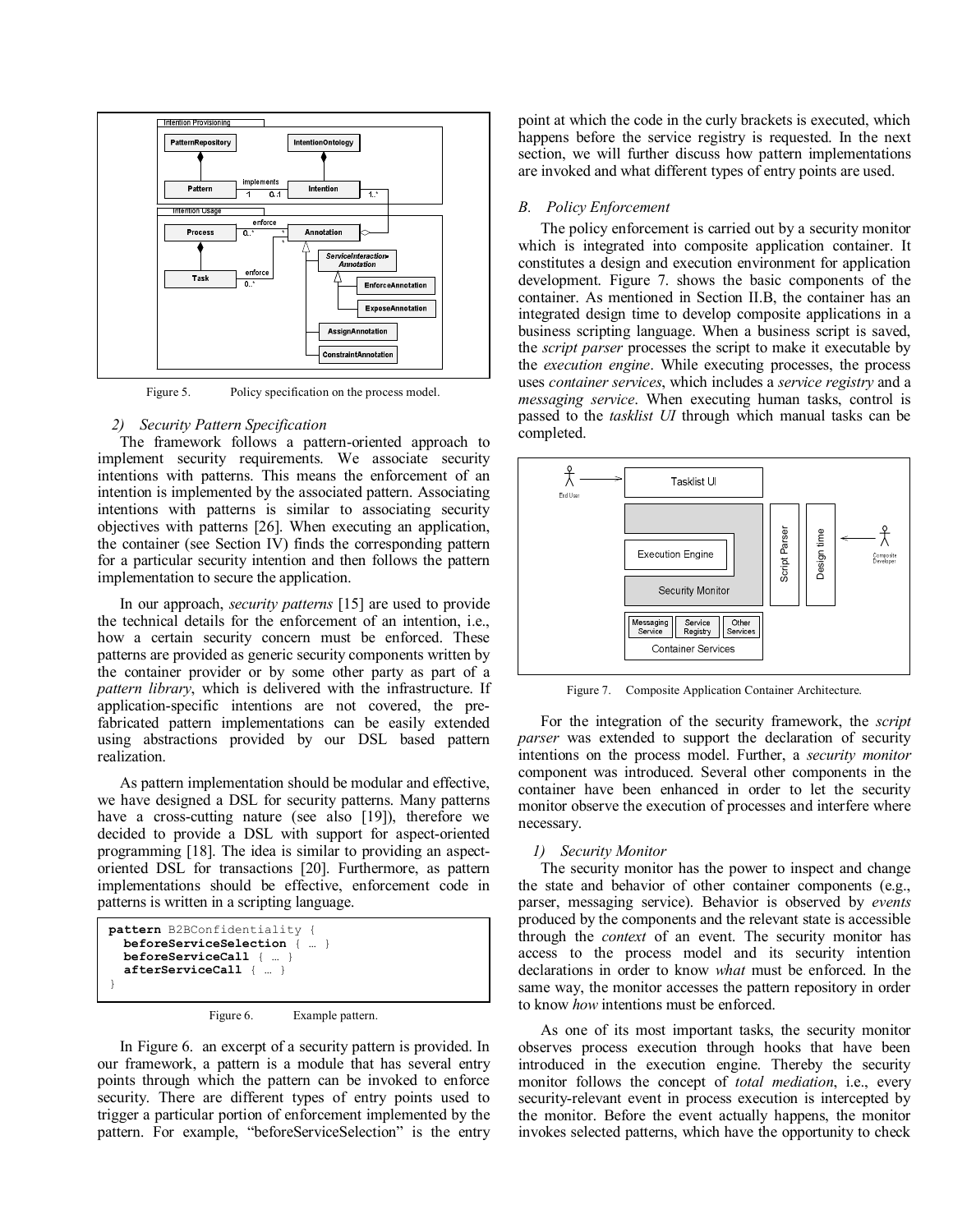and update the actual state or may alter the effect of the intercepted event to enforce security. For this the process execution engine must know which activities produce which events, and also the security monitor must know the composed set of intentions used for this process.

Each task of a process that is executed may produce several security-relevant events of a certain type. While executing a task, the process execution engine generates runtime events. The type of such an event corresponds to what currently happens in the task. Before the generated event becomes effective, it is deferred and delivered to the security monitor, which then may execute one of the runtime protocols presented in Section III and also may invokes all selected patterns at the entry point which correspond to the event type. We consider following event types:

## *a) Process model change event*

This event is generated by the integrated design time when a process description or its security intention declaration is altered and saved. In systems that do not have an integrated design time, an analog event would be generated at deployment time. At this point, the container executes the security configuration protocol. In case of this event, there is no relating pattern entry point type to be invoked.

## *b) Service selection event*

This event is generated when a task uses a service registry to select services of a certain category. This event is needed in order to be able to filter the service selection regarding security requirements. First, the container triggers the "beforeServiceSelection" entry points to generate a composed policy for the composite, which then is used for the service selection. Next, the container retrieves a list of all services of the selected category and uses the policy negotiation protocol from section III for each service in the list. If no agreed policy can be found for a service the service is removed from the list. Finally, the filtered list of services is return to the process.

# *c) Before service call event*

Whenever a service call happens, an event is generated. As well, a context is set up which contains the message to be sent. Then, the container triggers the "beforeServiceCall" entry points in the patterns, which may alter the message content before it is finally sent out by the container.

# *d) After service call event*

Whenever a service returns a result, an event is generated and a context is set up which contains the received message. First, the container triggers the "afterServiceCall" on the pattern in order to transform the message, before its data is further used in the process.

# *e) Human task execution*

Before a human task is executed, this event is generated. The security monitor checks whether the user has enough permission to execute the task.

Because enforcement can only happen when an event is fired, enforcement is limited by what kinds of events are captured by the security monitor. However, the security monitor can easily be extended with new types of events.

#### V. IMPLEMENTATION

In this section, we present a prototype container that implements the security architecture. The implementation comes with a security infrastructure that provides security services that follow established Web service standard specifications. We implemented the container in Ruby. Due to space limitations, the paper will not discuss the realization of process execution engine in detail but only addresses the realization of security in the container.

In the current implementation, security intentions can be declared by providing a list of intention names with the process definition, which we will call "intention list" in the following. The "and" combinator is the only operator to compose intentions at the current time. More sophisticated combinators will be provided in the future.

For the current prototype, we assume that intentions composed do not have any negative interaction, i.e., they do not interfere with each other so that the enforcement of one intention contradicts with the enforcement of the other enforcement. If such negative interactions are possible, the implementation of the security intention is responsible to deal with it in such way that there is no negative effect on the enforcement.

# *A. Generic Security Services*

In a composition environment, as discussed in Section II, each service may act as a consumer service and a provider service. In order to be able to address different security requirements each service will need a set of security services, each of which provides a well-defined security functionality. We implemented following security services for this purpose, as illustrated in Figure 8. :

- Backend policy generator is used to generate authorization policies which are used by backend policy enforcement.
- Backend policy updater is used to check whether a certain policy exists in a backend policy base and inserts the policy if necessary.
- ! Policy generator is used to generate WS-SecurityPolicy policies from service interaction annotations.
- Policy matcher matches compatible assertions between two WS-Security policies, resulting in an agreed policy.
- ! Policy registry is used to store and retrieve policies for external service interactions.
- ! Token Engine is used to embed tokens into a SOAP message and provides the token signature verification functionality.
- Security Token Service is used to generate a SAML token.
- ! CryptoEngine provides functionality for encrypting, decrypting as well as signing and verifying SOAP messages.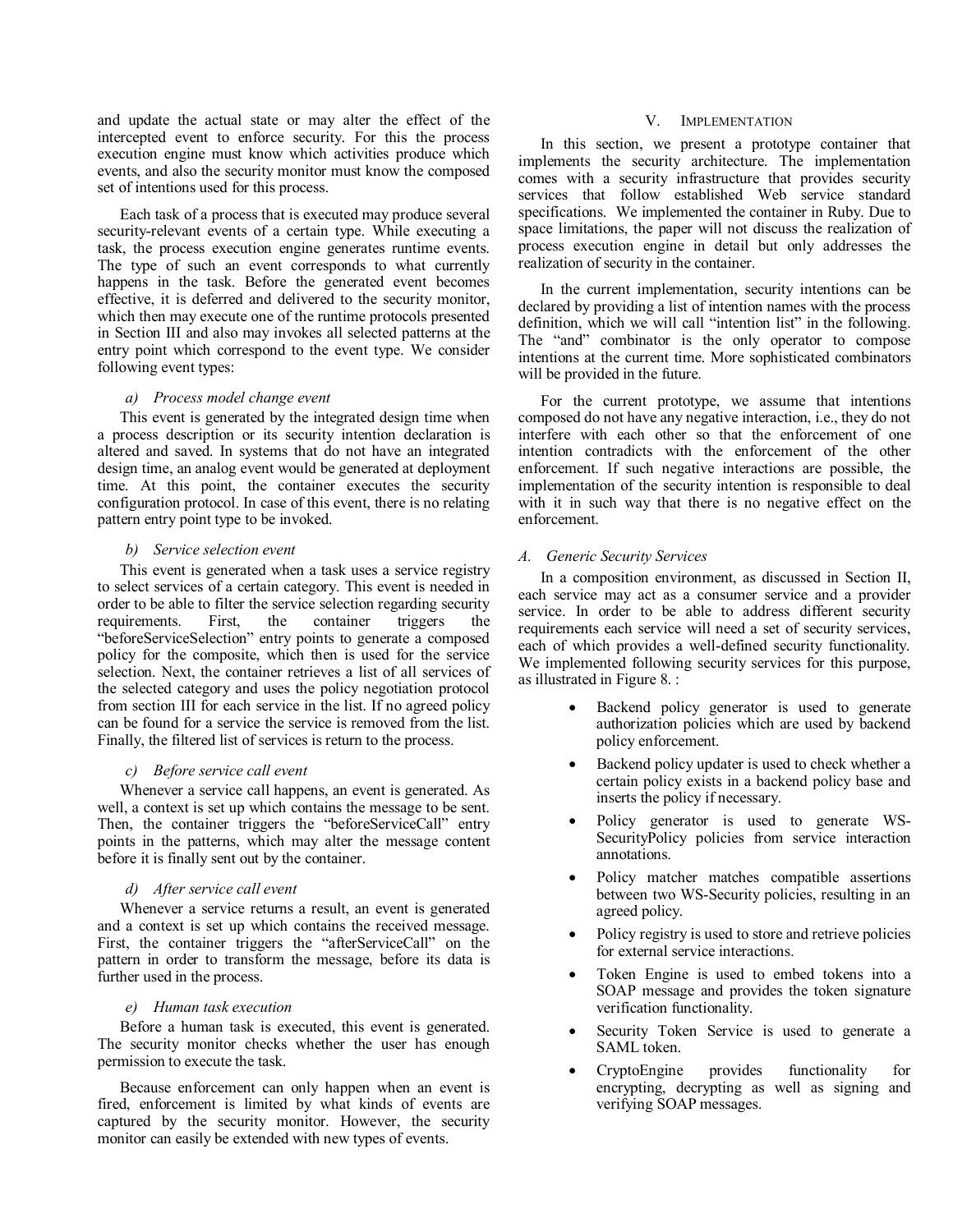Policy Decision Point is used to enforce access control policies encoded in XACML.

In the subsequent sections we will present how these services will be used by the runtime policy enforcement.



Figure 8. Genereic security services.

## *B. Automatic backend and local security configuration*

In case of a "process model change" event (see Section IV), the backend security policies and local policies need to be updated based on the authorization requirements of the current process model. The backend policy update process works as follows. The authorization intentions are extracted from the process description and passed to the backend policy generator, which generates corresponding XACML [5] policies. Backend systems provide a separate "authorization policy updater" Web service interface for managing its authorization configuration. The policy generator passes each generated XACML policy to the policy updater service, which is provided by a backend system as a separate "authorization policy updater" Web service. The policy updater embeds the received policy into an XACML request, which is then sent to the Policy Decision Point (PDP) in the backend. The PDP then returns either an XACML "permit" response or "deny" response, depending on whether the received policy exists or not. In the negative case, the policy will be inserted into the policy base by the policy updater. We implemented the policy updater in Java and used Sun's XACML implementation for the PDP functionality [31].

The local policy update process works in a similar way except that the policies will be updated in the local policy base. These policies are mainly used to enforce authorization at the UI level.

For the sake of simplicity, we don't consider the revocation of assigned permissions.

#### *C. Runtime Enforcement*

The security monitor, in particular the code for security event handling, is embedded into the different components of the container, as explained below.

- ! The design time recognizes and handles the "process model change" events and triggers the "backend security configuration".
- The service registry (see Section IV) handles all "service selection" events and triggers the "policy negotiation".
- The messaging service (see Section IV) handles "before service call" events when sending SOAP messages or respectively handles "after service call" events when receiving results.
- The service call events are handled through triggering "external policy enforcement".
- When local service and data is accessed as well as when the UI processes a "human task execution" event, "local service enforcement" is triggered.

Figure 9. illustrates the runtime enforcement for a shipment process (see Section IV) with a given service interaction annotation "**enforce** B2BConfidentaility **and** B2BIntegrity" and an assign annotation "**assign roles** [manager] **to** select carrier". The first annotation expresses that any B2B Web service interaction should be secured by encrypting and digitally signing the exchanged SOAP messages. The second annotation expresses that only users acting in the role of "manager" are allowed to select a carrier. In order to enforce these annotations, while executing each task of the process, the execution engine triggers events that are reported to the security monitor which will then take care of the required security enforcement activities.



From the security enforcement perspective, the execution of the task "get\_carriers" includes the selection of carriers, for which there is a mutual agreement between the shipment process and carrier services. This means that the QoP requirements B2Bconfidentiality and B2Bintegrity of the shipment process must match the QoP requirements of each selected carrier. As a first step, the policy negotiation process is performed according to the WS-Policy [21] specification. For the negotiation, we generate a WS-Policy policy that represents the high-level QoP requirements given by the intentions. As well, we update the carrier policies in the policy registry if necessary in order to cope with changing policies of invoked services at runtime. The generated policy is then intersected with all WS-Policy policies of the selected carriers. Policy intersection is the core function of the negotiation process in WS-Policy. The intersection identifies compatible policy alternatives (if any) included in both shipment process and carrier policies. Intersection is a commutative, associative function that takes two policies and returns a policy which still needs to be cleared of all invalid alternatives, as required by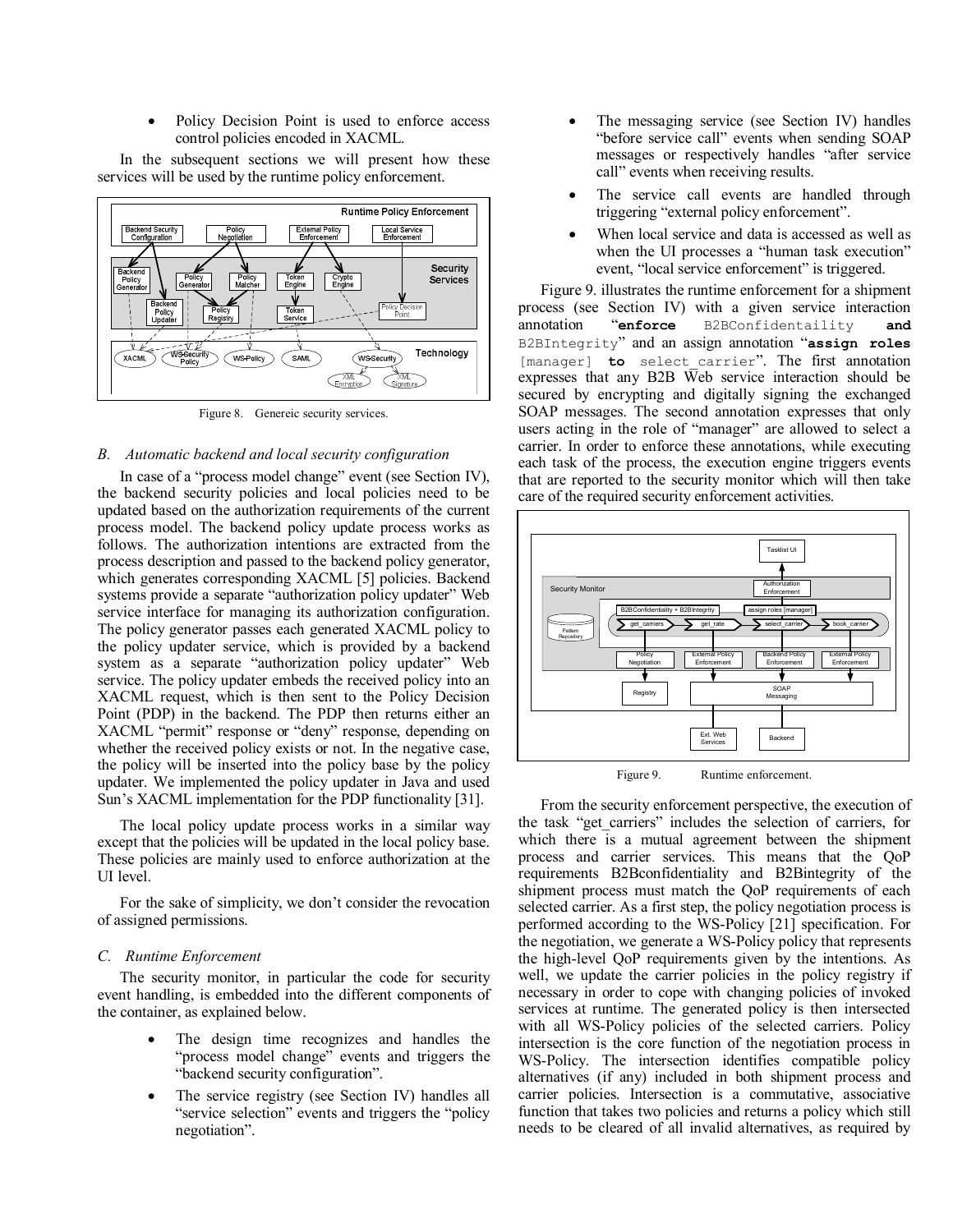WS-SecurityPolicy [22]. As a next step, the most appropriate policy, which is named as the agreed policy, is selected from all valid alternatives. The policy negotiation is accomplished by the policy matcher. It first requests available services from the service registry and then selects only the services for which a non-empty agreed policy has been produced. Speaking in terms of WS-SecurityPolicy [22] specification, a non-empty policy would include a confidentiality assertion and an integrity assertion. We also assume that an agreed policy includes a SAML token assertion, specifying the authorization requirement of a carrier service. The policy matcher is implemented in Java and utilizes Apache WS-Commons Policy [32].

The execution of the task "get\_rate" requires Web service invocations, each of which needs to be regulated based on the corresponding agreed policy. Before sending out a request to an external Web service, the monitor retrieves required patterns for each intention listed in the service interaction annotation. The security monitor executes the patterns in the order as specified in the annotation by invoking the entry point "beforeServiceCall". The pattern code transforms the actual SOAP message into a secure message by encrypting and signing the message in order to fulfill the security objectives represented by the given intentions. The pattern code adds also a SAML token into the request, as needed by the agreed policy. Finally, the security monitor sends a request to the Carrier web service in the form of a WS-Security encoded SOAP message.

Upon receiving the service request, the carrier service performs required cryptographic operations on the SOAP message and verifies the SAML token. The PDP of the carrier service then evaluates the service request based on the token information. In the positive case, a rate will be calculated and embedded into a SOAP message. This will be encrypted and signed, and returned to the shipment requester.

After receiving the response of the invoked Web service, the monitor executes the pattern enforcement code of the entry point "afterServiceCall". This results in verifying the signature and decrypting the content.

From the security enforcement perspective, the execution of the task "select\_carrier" requires an approval step which should be performed under consideration of the specified role assignment intention. Execution of the "select\_carrier" task involves two activities: selection of the carrier in the UI and persisting the selection result in the backend. This requires a two-phase access control protocol. Enforcement in the UI guarantees that only carrier selection tasks can be seen and completed by the users acting in the role of "manager". Storing a selection result may require special permissions in the backend systems. Assuming that these permissions have already been updated as discussed above in this section, backend policy enforcement adds a SAML assertion token to the SOAP message which is then sent to the backend system. In our example, the SAML token encodes the user role "manager". Upon receiving the service request including the SOAP message and the token, the token manager of the backend system verifies the token and extracts the role information.

The last process step "book carrier" calls the previously selected carrier service by performing a policy enforcement in the same way as it is done for the task "get\_rate".

# VI. RELATED WORK

To the best of our knowledge, no other security frameworks for scripting based composite application development exist. However, some related work on secure software engineering, model-driven security, secure composition, and security DSLs in general is available.

In the area of secure software engineering [1] discusses security issues that arise in the interactions between software engineering and security. The authors in [1] emphasize the importance of unifying the design of systems and security policies.

The secure mediation approach presented in [30] is the main source of our inspiration for specifying intentions and generating policies from the intentions. [30] proposes the specification of access authorizations as annotated application schema declarations. Authorizations policies are generated from the annotated declarations.

Recent research in the area of UML based model-driven security followed a similar approach as presented in [30]. The work in [2] shows a model driven security approach which enables designers specify system models along with their access control requirements and use tools to automatically generate system architectures including authorization permissions and assertions for OCL constraints. The authors in [3] discuss a policy-driven approach to achieve effective management of security policies for applications. [4] presents an approach which specializes the concept of model driven architecture to model driven security by providing a so-called SECTET framework. Low level security requirements of a business application are modeled at a higher level of abstraction and merged with the business requirements modeled as platform independent models. Another UML based model-driven security approach is discussed in [6]. This work shows how security configurations for web services can be generated from the high-level security intents (security annotations like "integrity") attached to UML class diagrams. The work in [7] proposes a candidate profile for UML that presents security-related primitives (intents) as stereotypes that can be applied to UML elements when working with business stakeholders to capture security requirements. Like [6] we use security intents which are quite similar to the security primitives presented in [7] .

In the area of secure composition [9] presents an approach for modeling security constraints and a brokered architecture to build composite Web services according to the specified security constraints. In [10] the authors show an extension to the business process orchestration language WS-BPEL [33] in order to capture the specification of authorization information. [11] presents a formal model for consolidating the access control of composite applications.

Some existing research has also addressed the usage of DSLs for security policy specification and enforcement. [25]